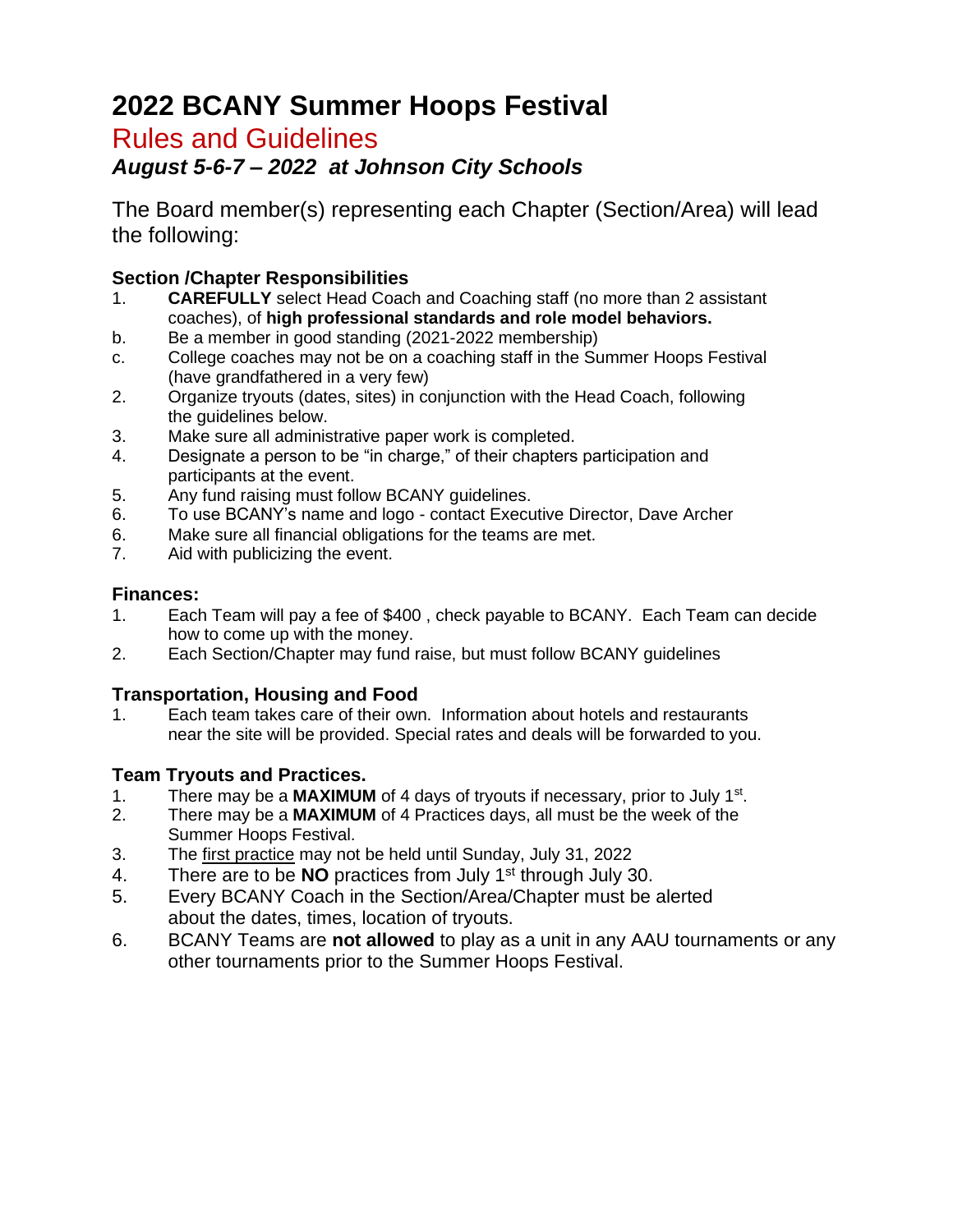#### **Players**

- 1. Rosters must have a minimum of (10) players and a maximum of (12) Players.
- 2. Player must be nominated by his/her high school coach
- 3. Player's coach must be a member of BCANY. If this is a problem, contact Dave Archer, Executive Director.
- 4. Player must be a resident of New York State and:
- a. lived in NYS during the 2021-2022 school year and
- b. played for a HS in NYS during the 2021-2022 school year (injury exceptions)
- c. must be a 2022 rising 9th-12th grade student
- 5. Player will play for the BCANY Section/Chapter Team based on where his/her school is located.
- 6. The player can play for the section/chapter in which he/she resides only if the chapter/area of the school in which they attend is not entering a team. EXCEPTION - Buffalo area schools that are in CHSAA, unless Monsignor league will be entering a CHSAA Upstate team.
- 7. No more than 3 from the same AAU team.
- 8. No more than 3 from same high school.

#### **Rosters:**

- 1. Your roster must be submitted to Kurt Ehrensbeck and Dave Archer by July 1<sup>st</sup>.
- 2. You may only make changes to your roster after July  $1<sup>st</sup>$  through Dave Archer.

#### **Number of teams:** *In recent years we have had Boys and Girls Teams*  **as listed below**

- 1. Hudson Valley (Section 1)
- 2. Capital (Section 2)
- 3. Central (Section 3)
- 4. Southern Tier (Section 4)
- 5. Rochester (Section 5)
- 6. Buffalo (Section 6)
- 7. Adirondack (section 7&10)
- 8. Nassau (Section 8) -
- 9. Mid-Hudson (Section 9)
- 10. Suffolk (Section 11)

*Team color will be assigned. All players should wear dark shorts.*